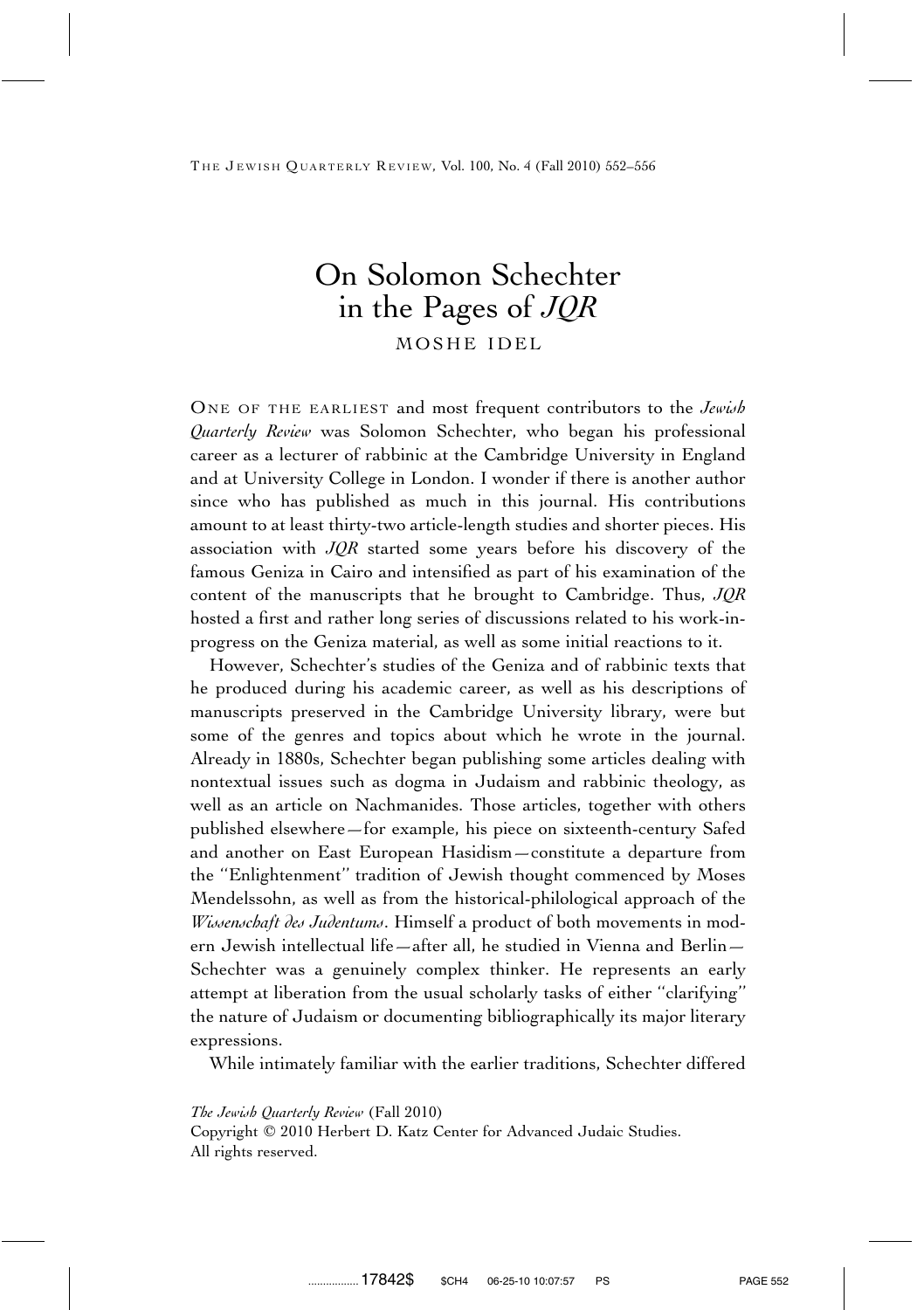### ON SOLOMON SCHECHTER-IDEL 553

from his predecessors by choosing to express a relatively new mode of thinking among: this was a theology that was not divorced from serious philological studies and the publication of textual editions but at the same time did not submit to the ''rationalistic'' approach to the nature of Judaism. While the founding fathers of *Wissenschaft* were much more interested in the speculative and literary aspects of Judaism than its halakhic component,<sup>1</sup> Schechter highlighted the importance of the law.<sup>2</sup> On the other hand, he was rather reluctant to subscribe to the one-dimensional admiration of Maimonides that marked the Jewish *Aufklärung* period up to his contemporary Hermann Cohen in Germany. In his *JQR* essay on dogmas in Judaism, he attempted to distinguish his approach from that of the historians, and at the same time also from what he calls the rationalism of the theologians.<sup>3</sup>

Coming from an area where Hasidism was dominant, a town named Focsani in the southern part of Moldavia, he was a member of a family that belonged to the minority Hasidic group. although Sadigura Hasidim constituted the vast majority in that region, Shneor Zalman—his given name, after the founder of Habad—belonged to Lubavitch Hasidism. No doubt, this early adherence left its imprint on his relatively sympathetic approach to mystical figures and movements in Judaism, uncharacteristic of the attitude of professors of rabbinics in Central Europe or in the West. Still, Schechter was, at the same time, far from embracing Jewish mystical alternatives as the ''genuine'' expression of Judaism.

Let me exemplify his approach by dealing with the manner in which he treats Nahmanides in an 1892 article in *JQR.*<sup>4</sup> He opens his discussion

<sup>1.</sup> However, one of Schechter's teachers in Vienna, Adolf Jellinek, was an exception, for he combined interests in halakhah and in Jewish mysticism. See my ''Aharon (Adolf) Jellinek and the Kabbalah'' (Hebrew), *Pe'amim* 100 (2004): 15–22.

<sup>2.</sup> On Schechter's scholarly contribution, see the important study of Yaakov Sussman, ''Shneur Zalman (Solomon) Schechter as a Scholar'' (Hebrew), *Mada'e ha-Yahadut* 38 (1998): 213–30.

<sup>3. &#</sup>x27;'The Dogmas of Judaism,'' *JQR* 1.1 o.s. (1888): 48–61. See also Ismar Schorsch, ''Schechter's Seminary: Polarities in Balance,'' *Conservative Judaism* 55.2 (2003): 3–23.

<sup>4. &#</sup>x27;'Nachmanides,'' *JQR* 5.1 o.s. (1892): 78–121. This article, which is based on a perusal of manuscripts and includes unedited textual material at the end, was reprinted later without the Hebrew material. Let me point out that sensitive as this essay is, and interesting in light of several generations of scholarly studies on Nahmanides, it is marred by Schechter's acceptance of Nahmanides' authorship of the *Holy Epistle*, which plays a significant role in this essay. As Gershom Scholem has conclusively shown, the epistle was written by a later Kabbalist.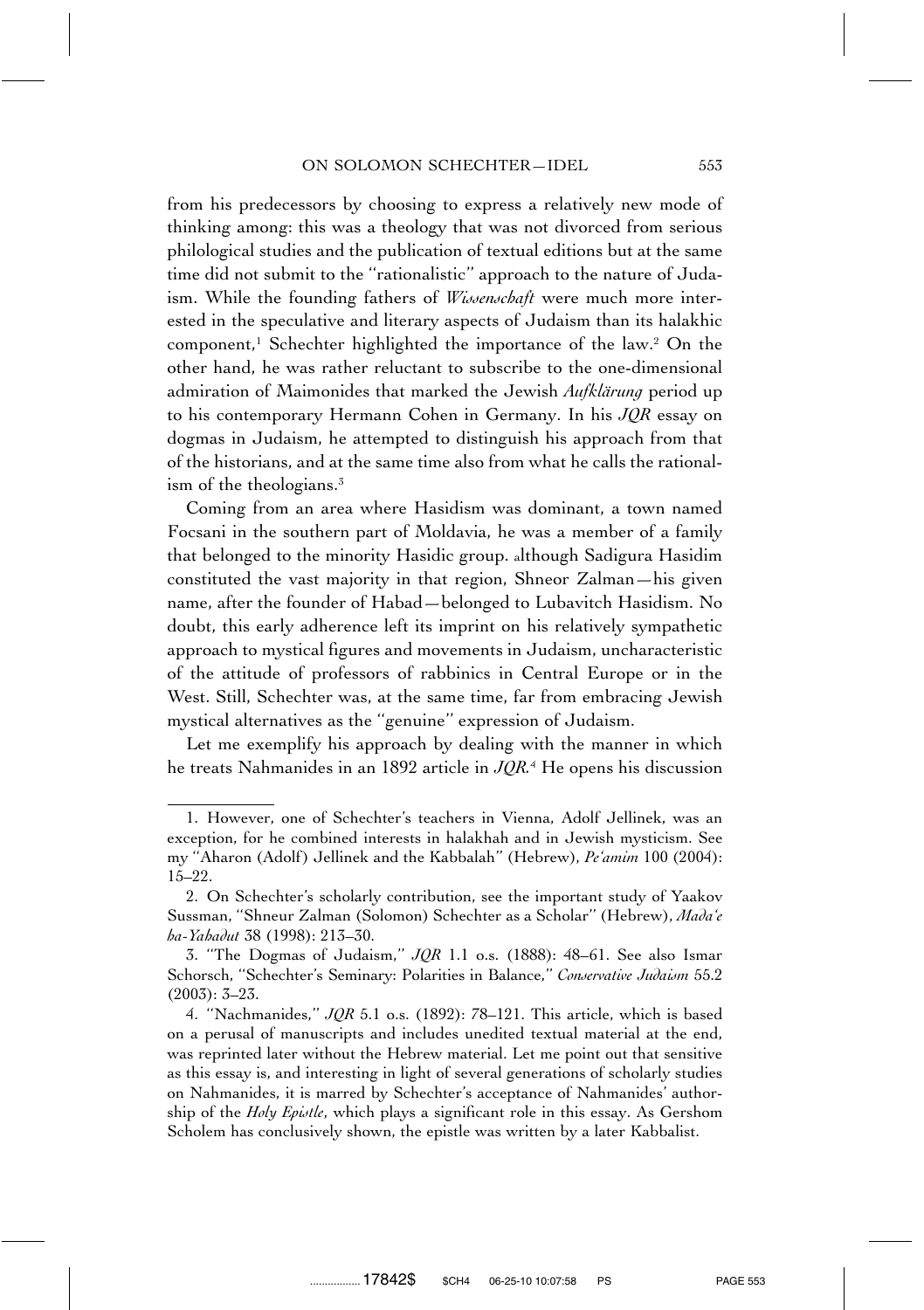## 554 JQR 100.4 (2010)

with the statement found in R. Hayyim Vital's *Sefer ha-gilgulim* to the effect that the souls of Maimonides and Nahmanides stem from the left and right curls of the supernal man, respectively, and that they reflect different religious propensities.<sup>5</sup> This is in itself a novelty. However, in Schechter's opinion, the thought of the thirteenth-century Catalan thinker differed from that found in classic kabbalistic works such as R. Moshe de Leon's *Sefer ha-mishkal* (that is, *Sefer ha-nefesh ha-hakhamah*), Cordovero's *Sefer pardes rimonim*, or Luria's *'Ets hayim*. <sup>6</sup> Thus, he argues, it is hard to define Nahmanides as a classical Kabbalist.7 On the other hand, he asserts in the same article that Nahmanides differs also from Maimonides, who is described there as a ''profound thinker.'' It seems that Schechter's preferred characterization is that Nahmanides ''felt profoundly.''8 In terms of his impact on subsequent generations, it should be said that Nahmanides is put on the same par as the ''Great Eagle''—and yet, Schechter calls those who rank Nahmanides higher than Maimonides ''reactionary.''9

This emotional characteristic is absent from all detailed monographs on Nahmanides published in recent years, most of which neglect Schechter's pioneering study. He is increasingly seen as a more scholastic thinker, a great halakhist, an incisive interpreter, and a sober Kabbalist.10 It is not the accuracy of Schechter's analysis that interests me here but the attempt to understand Nahmanides as combining philosophy and Kabbalah, while also noting the emotional dimension, which he believes was missing. This is, on my reading, a nice Lubavitch portrait of the great Nahmanides. It may well be that another quite fascinating expression used by Schechter to describe Nahmanides' ''happy inconsistency''11 fits more the Hasidic mind than the historical Nahmanides.

In other words, without succumbing altogether to a Hasidic type of thought, Schechter was prepared, consciously or not, to grant his subject matter a privileged status, which is powerfully reminiscent of one of the heroes of his childhood, the founder of Habad, whose name he bore. However, this open-minded attitude toward Jewish mysticism is not

<sup>5.</sup> Ibid., 78.

<sup>6.</sup> Ibid., 107.

<sup>7.</sup> Ibid., 78.

<sup>8.</sup> Ibid., 104.

<sup>9.</sup> Ibid.

<sup>10.</sup> Compare also his description of Nahmanides as ''tender and compassionate,'' indeed, as representative of the Judaism of ''emotion and feeling,'' ibid., 78 and see also 107.

<sup>11.</sup> Ibid., 107, 108.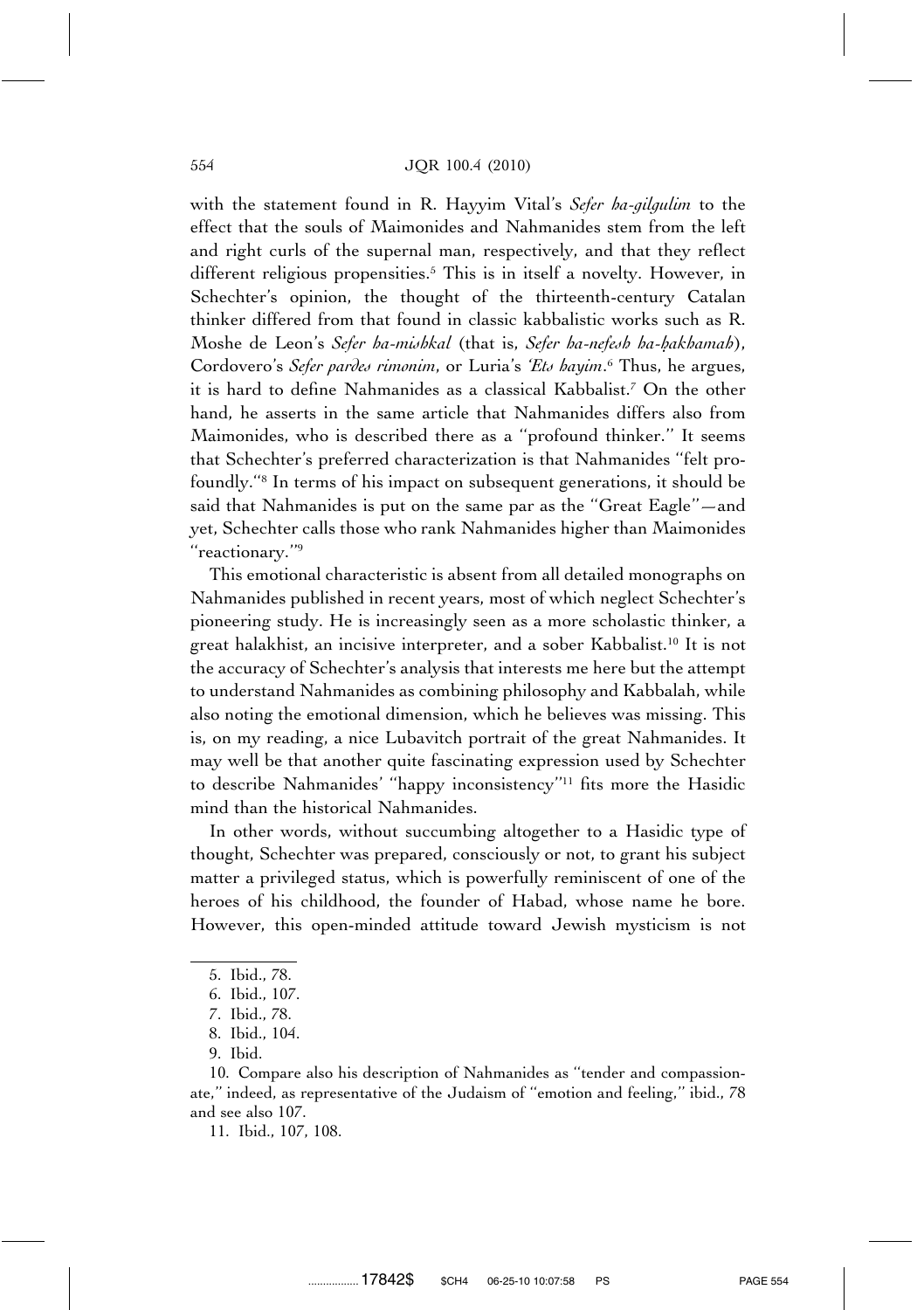exceptional in his oeuvre. A perusal of his essay ''Some Aspects of Rabbinic Theology,'' printed in *JQR* later on, reveals his affinity to Hasidism when he quotes R. Nahman of Bratzlav;<sup>12</sup> it also reveals the imprint of Kabbalah, such as when he describes the Torah as ''emanated''13 or deals with the concept of  $T\text{sim}$ tsum<sup>14</sup>—all this as part of rabbinic theology. On the other hand, he is reluctant to accept the theological legitimacy of the book *Shi'ur komah*, and wonders why the Geonim attempted, in his opinion, to defend it, while more refined thinkers later in Judaism—he probably had in mind Maimonides' attitude toward this book as a Byzantine forgery—rejected it.15 Nor does he evince any sympathy, as far as I know, for Sabbatai Tsevi and his movement.<sup>16</sup> Nevertheless, in his programmatic address at his inauguration as the chancellor of the Jewish Theological Seminary in New York, he enumerated Jewish mysticism among the topics a learned rabbi should be acquainted with.<sup>17</sup>

Much more historically satisfying is his most important essay in the field of Jewish mysticism, his survey of Safed.18 Though I also see in this essay some overtones of Schechter's Hasidic background, it still maintains much of its relevance even after a century of research of Kabbalah. I would like to mention finally an essay on Hasidism<sup>19</sup> in which Schechter confesses his early connection to the movement but also expresses many reservations related to the cult of personality that is characteristic of this movement. Here again, we may discern an attempt to find a middle ground, a moderate approach that does not reject this significant aspect

16. See ''Nachmanides,'' 107–8.

17. See his ''Inaugural Address as the President of the Faculty of the Jewish Theological Seminary,'' in 1902, printed in (New York, 1908), 17.

<sup>12. &#</sup>x27;'Some Aspects of Rabbinic Theology, III,'' *JQR* 7.2 o.s. (1895): 213.

<sup>13. &#</sup>x27;'Some Aspects of Rabbinic Theology: The 'Law,' '' *JQR* 8.1 o.s. (1895): 10–11.

<sup>14.</sup> Ibid., 10.

<sup>15. &#</sup>x27;'The History of JewishTradition,'' *JQR* 4.3 o.s. (1892): 467. A year later Moses Gaster would publish his groundbreaking study ''Das Shiur Komah,'' *MGWJ* 37 (1893): 213–30, reprinted in his *Studies and Texts: In Folklore, Magic, Medieval Romance, Hebrew Apocrypha and Samaritan and Archeology*, 3 vols. (London 1925–28), 2:1330–53, where he demonstrated the existence of similar ideas to those found in *Shi'ur komah* already in Late Antiquity. Gaster, like Schechter, was a rabbi, and he too came from a Hasidic family on the side of his mother, who was born in Ukraine to a family related to R. Levi Isaac of Berditchev; moreover, he was active in England some few years, though he refused to formulate a theology of his own.

<sup>18. &#</sup>x27;'Safed in the Sixteenth Century,'' in his *Studies in Judaism: Second Series* (Philadelphia, 1908), 202–306, 317–28.

<sup>19. &#</sup>x27;'The Chassidism'' in his *Studies in Judaism*, (Philadelphia, 1896), 1–46.